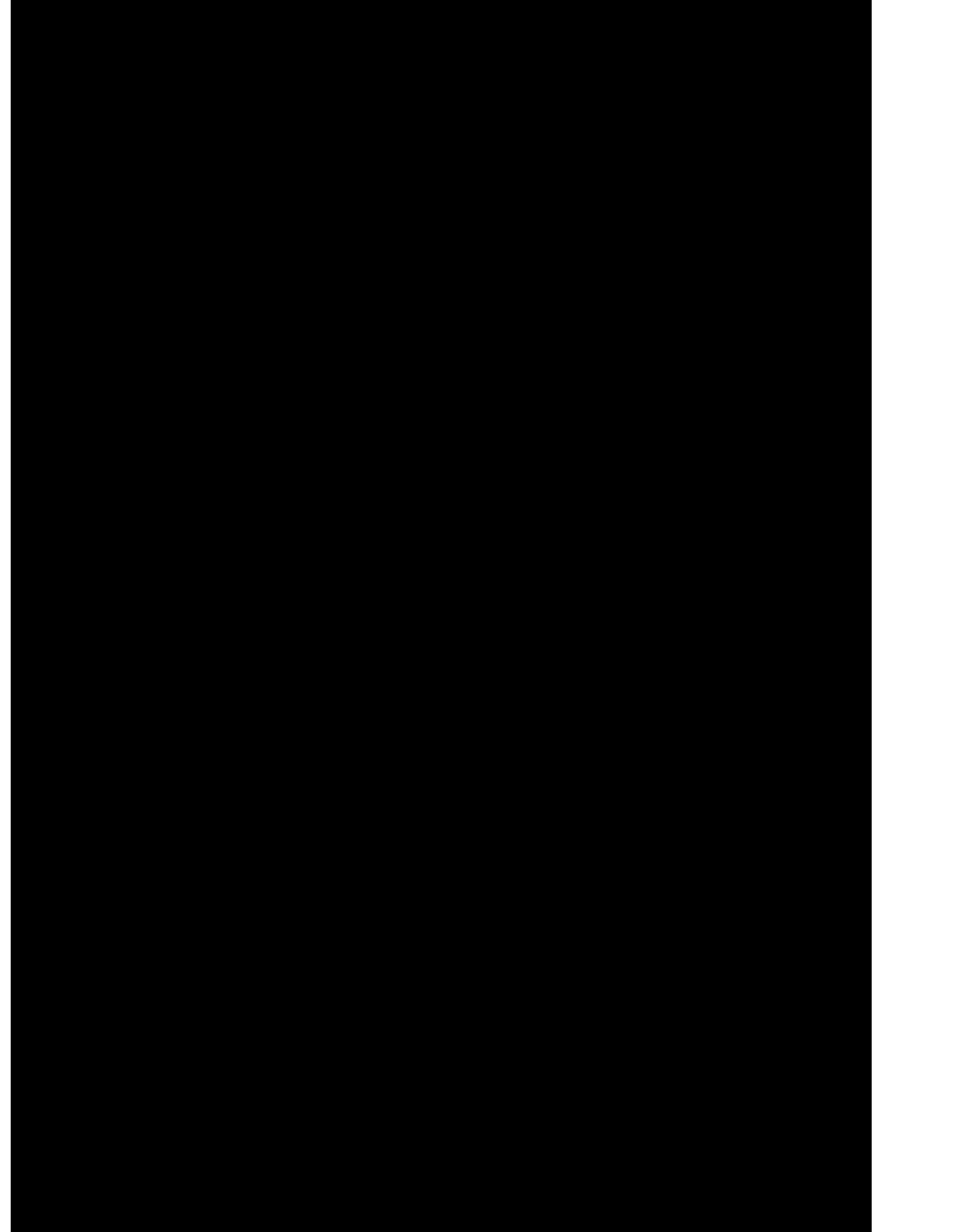## TEX-4Base-Scorecard:CHC089-07-15-16-TEX0@ CHC6 \*WP:Hendricks-LP:Perez-Sv: -CHCrec54-35-RussellisTopContributorinCHCwin



|                |            |              |                |                  |              | TEX - 4BaseScore - Player 4Score by Batting Order<br>CHC089 - 07-15-16 - TEX 0 @ CHC 6<br>WP: Hendricks - LP: Perez - Sv: - CHC rec 54-35 - Russell is Top Contributor in CHC win |                      |           |                |           |                |  |
|----------------|------------|--------------|----------------|------------------|--------------|-----------------------------------------------------------------------------------------------------------------------------------------------------------------------------------|----------------------|-----------|----------------|-----------|----------------|--|
|                |            |              |                | <b>Bat Order</b> |              |                                                                                                                                                                                   |                      |           |                |           |                |  |
| Player         | Team       | Position     | $\mathbf{1}$   | $\mathbf{2}$     | 3            | 4                                                                                                                                                                                 | 5                    | 6         | $\overline{7}$ | 8         | 9              |  |
| <b>Mazara</b>  | <b>TEX</b> | <b>RF</b>    |                |                  | $\mathbf{3}$ |                                                                                                                                                                                   |                      |           |                |           |                |  |
| Profar         | <b>TEX</b> | PH           |                |                  |              |                                                                                                                                                                                   |                      |           |                |           | 3 <sup>2</sup> |  |
| <b>Beltre</b>  | <b>TEX</b> | 3B (Err)     |                |                  |              | $\overline{2}$                                                                                                                                                                    |                      |           |                |           |                |  |
| <b>Desmond</b> | <b>TEX</b> | <b>CF</b>    |                | $\overline{2}$   |              |                                                                                                                                                                                   |                      |           |                |           |                |  |
| Odor           | <b>TEX</b> | 2B           | $\overline{2}$ |                  |              |                                                                                                                                                                                   |                      |           |                |           |                |  |
| Fielder        | <b>TEX</b> | 1B           |                |                  |              |                                                                                                                                                                                   | $\blacktriangleleft$ |           |                |           |                |  |
| Perez          | <b>TEX</b> | $\mathsf{P}$ |                |                  |              |                                                                                                                                                                                   |                      |           |                |           | $\overline{1}$ |  |
| Andrus         | <b>TEX</b> | SS           |                |                  |              |                                                                                                                                                                                   |                      |           | $\bullet$      |           |                |  |
| Chirinos       | <b>TEX</b> | $\mathtt{C}$ |                |                  |              |                                                                                                                                                                                   |                      |           |                | $\bullet$ |                |  |
| Rua            | <b>TEX</b> | LF           |                |                  |              |                                                                                                                                                                                   |                      | $\bullet$ |                |           |                |  |

Scorecard Sponsored By



**GO** - Meal and Fitness Tracker By Iolo

https://itunes.apple.com/us/app/go-meal-and-fitness-track-er/id785910082?mt=8

# TEX - 4Score Box - Player Totals<br>CHC089 - 07-15-16 - CHC (@ CHC 6<br>WP: Hendricks - LP: Perez - Sv: - CHC rec 54-35 - Russell is Top Contributor in CHC win

| Player        |        | Team Position | Bat<br>Ord #   | Credit For Run | PA Bases       | BR Bases       | <b>Bases Pushed</b> | Player 4Score  | Appearances    | Productivity<br>Rate |
|---------------|--------|---------------|----------------|----------------|----------------|----------------|---------------------|----------------|----------------|----------------------|
| Mazara        | TEX RF |               | 3              | 0              | $\mathbf{1}$   | $\mathbf{1}$   | $\mathbf{1}$        | 3              | 4              | 0.750                |
| Profar        | TEX PH |               | $9\,$          | $\pmb{0}$      | $\mathbf{1}$   | $\overline{2}$ | $\pmb{0}$           | 3              | $\mathbf{1}$   | 3.000                |
| Beltre        |        | TEX 3B (Err)  | $\overline{4}$ | $\pmb{0}$      | $\overline{2}$ | 0              | $\pmb{0}$           | $\overline{2}$ | $\overline{4}$ | 0.500                |
| Desmond       | TEX CF |               | $\overline{2}$ | $\pmb{0}$      | $\mathbf{1}$   | $\pmb{0}$      | $\mathbf{1}$        | $\overline{2}$ | $\overline{4}$ | 0.500                |
| Odor          | TEX 2B |               | $\mathbf{1}$   | $\pmb{0}$      | $\overline{2}$ | $\mathbf{1}$   | $-1$                | $\overline{2}$ | $\overline{4}$ | 0.500                |
| Fielder       | TEX 1B |               | $\,$ 5 $\,$    | $\mathsf 0$    | $\mathbf{1}$   | $\mathsf 0$    | $\pmb{0}$           | $\mathbf{1}$   | $\overline{4}$ | 0.250                |
| Perez         | TEX P  |               | 9              | $\pmb{0}$      | $\mathbf{1}$   | $\mathsf 0$    | $\pmb{0}$           | $\mathbf{1}$   | 2              | 0.500                |
| Andrus        | TEX SS |               | $\overline{7}$ | $\pmb{0}$      | $\mathbf 0$    | $\pmb{0}$      | $\pmb{0}$           | $\mathbf 0$    | $\overline{4}$ | 0.000                |
| Chirinos      | TEX C  |               | 8              | $\pmb{0}$      | $\mathsf 0$    | $\pmb{0}$      | $\pmb{0}$           | $\pmb{0}$      | 3              | 0.000                |
| Rua           | TEX LF |               | $\,6\,$        | $\pmb{0}$      | $\mathbf 0$    | $\mathsf 0$    | $\pmb{0}$           | $\mathbf 0$    | $\overline{4}$ | 0.000                |
| <b>Totals</b> |        |               |                | 0              | 9              | 4              | $\mathbf{1}$        | 14             | 34             | 0.412                |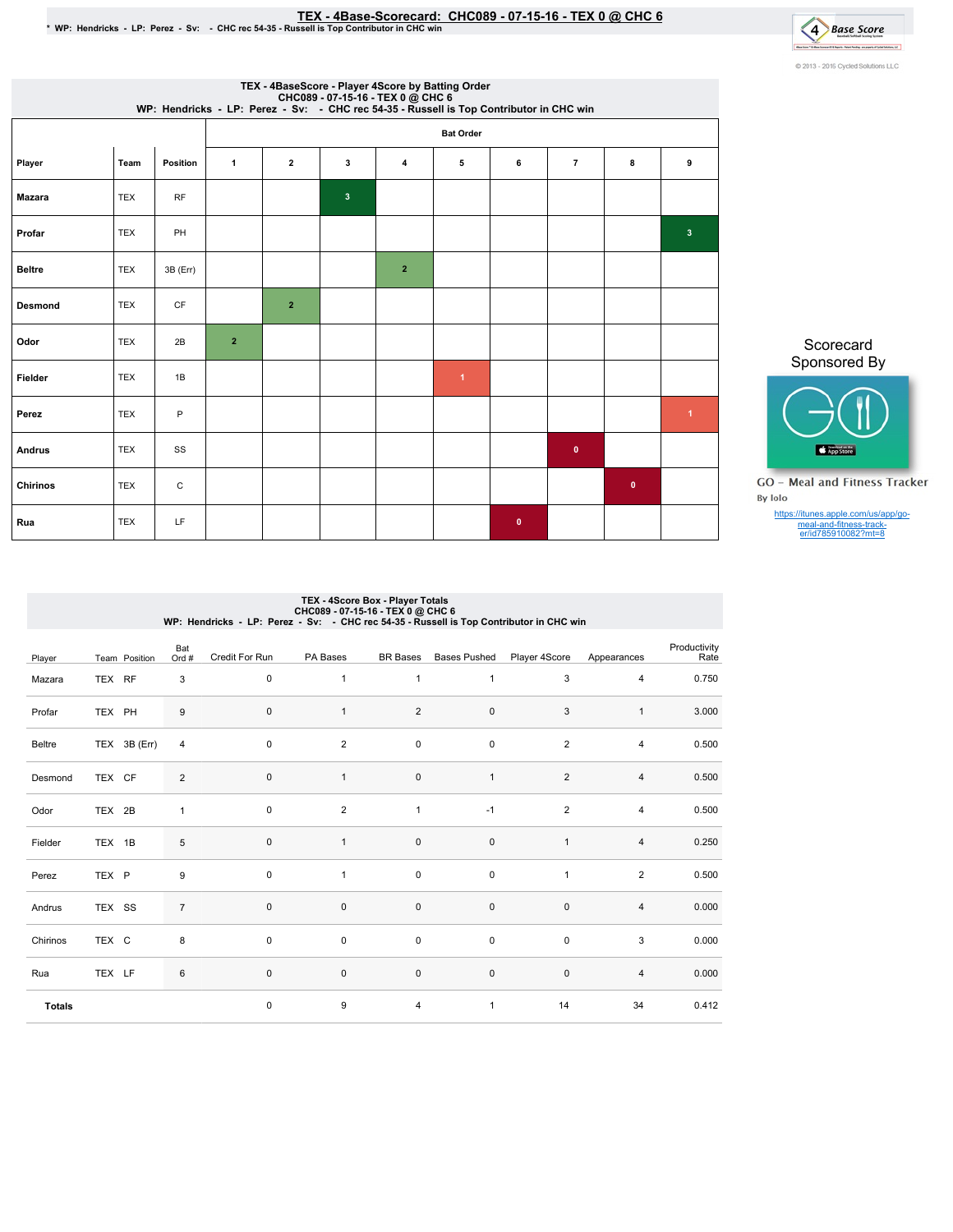### EHC-4Base-Scorecard: CHC089 - 07-15-16 - TEX 0 @ CHC 6 فالتصبح CHC - 4Base-Scorecard: CHC089 - 07-15-16 - TEX<br>\* WP: Hendricks - LP: Perez - Sv: - CHC rec 54-35 - Russell is Top Contributor in CHC win



|                  |            |             |   |                  |                | CHC - 4BaseScore - Player 4Score by Batting Order<br>CHC089 - 07-15-16 - TEX 0 @ CHC 6<br>WP: Hendricks - LP: Perez - Sv: - CHC rec 54-35 - Russell is Top Contributor in CHC win |    |    |                |              |                      |  |  |
|------------------|------------|-------------|---|------------------|----------------|-----------------------------------------------------------------------------------------------------------------------------------------------------------------------------------|----|----|----------------|--------------|----------------------|--|--|
|                  |            |             |   | <b>Bat Order</b> |                |                                                                                                                                                                                   |    |    |                |              |                      |  |  |
| Player           | Team       | Position    | 1 | $\overline{2}$   | 3              | 4                                                                                                                                                                                 | 5  | 6  | $\overline{7}$ | 8            | 9                    |  |  |
| <b>Russell</b>   | <b>CHC</b> | SS          |   |                  |                |                                                                                                                                                                                   | 15 |    |                |              |                      |  |  |
| Heyward          | CHC        | RF          |   |                  |                |                                                                                                                                                                                   |    | 11 |                |              |                      |  |  |
| <b>Szczur</b>    | CHC        | PH          |   |                  |                |                                                                                                                                                                                   |    |    |                |              | $\overline{7}$       |  |  |
| <b>Rizzo</b>     | <b>CHC</b> | 1B          |   |                  | 6 <sup>°</sup> |                                                                                                                                                                                   |    |    |                |              |                      |  |  |
| <b>Baez</b>      | <b>CHC</b> | 2B          |   |                  |                |                                                                                                                                                                                   |    |    | $\sqrt{5}$     |              |                      |  |  |
| <b>Bryant</b>    | CHC        | 3B          |   | 4                |                |                                                                                                                                                                                   |    |    |                |              |                      |  |  |
| Contreras        | CHC        | $\mathsf C$ |   |                  |                | $\overline{\mathbf{4}}$                                                                                                                                                           |    |    |                |              |                      |  |  |
| Zobrist          | CHC        | LF          | 4 |                  |                |                                                                                                                                                                                   |    |    |                |              |                      |  |  |
| Almora           | CHC        | <b>CF</b>   |   |                  |                |                                                                                                                                                                                   |    |    |                | $\mathbf{3}$ |                      |  |  |
| <b>Hendricks</b> | CHC        | P           |   |                  |                |                                                                                                                                                                                   |    |    |                |              | $\blacktriangleleft$ |  |  |
| La Stella        | <b>CHC</b> | PH          |   |                  |                |                                                                                                                                                                                   |    |    |                |              | $\blacktriangleleft$ |  |  |

Scorecard Sponsored By



**GO** - Meal and Fitness Tracker By Iolo

https://itunes.apple.com/us/app/go-meal-and-fitness-track-er/id785910082?mt=8

## CHC - 4Score Box - Player Totals<br>CHC089 - 07-15-16 - CHC (@ CHC 6<br>WP: Hendricks - LP: Perez - Sv: - CHC rec 54-35 - Russell is Top Contributor in CHC win

| Player        | Team Position | Bat<br>Ord #     | Credit For Run | PA Bases       | <b>BR</b> Bases | <b>Bases Pushed</b> | Player 4Score  | Appearances    | Productivity<br>Rate |
|---------------|---------------|------------------|----------------|----------------|-----------------|---------------------|----------------|----------------|----------------------|
| Russell       | CHC SS        | 5                | $\overline{2}$ | 3              | 5               | 5                   | 15             | $\overline{4}$ | 3.750                |
| Heyward       | CHC RF        | $\,6\,$          | $\mathbf{1}$   | 3              | 4               | 3                   | 11             | $\overline{4}$ | 2.750                |
| Szczur        | CHC PH        | 9                | $\overline{2}$ | $\overline{1}$ | $\mathbf{1}$    | 3                   | $\overline{7}$ | $\mathbf{1}$   | 7.000                |
| Rizzo         | CHC 1B        | $\sqrt{3}$       | $\mathbf 0$    | 2              | $\overline{2}$  | $\overline{2}$      | 6              | $\overline{4}$ | 1.500                |
| Baez          | CHC 2B        | $\overline{7}$   | $\overline{1}$ | 2              | $\pmb{0}$       | $\overline{2}$      | 5              | $\overline{4}$ | 1.250                |
| Bryant        | CHC 3B        | $\sqrt{2}$       | $\mathbf 0$    | $\mathbf{1}$   | 3               | $\pmb{0}$           | $\sqrt{4}$     | $\overline{4}$ | 1.000                |
| Contreras     | CHC C         | 4                | 0              | $\mathbf{1}$   | 3               | 0                   | 4              | $\overline{4}$ | 1.000                |
| Zobrist       | CHC LF        | $\mathbf{1}$     | $\mathbf 0$    | $\overline{2}$ | $\mathbf{1}$    | $\mathbf{1}$        | $\overline{4}$ | $\,$ 5 $\,$    | 0.800                |
| Almora        | CHC CF        | 8                | $\mathbf 0$    | $\overline{1}$ | $\mathbf{1}$    | $\mathbf{1}$        | 3              | $\overline{4}$ | 0.750                |
| Hendricks     | CHC P         | $\boldsymbol{9}$ | $\mathbf 0$    | $\pmb{0}$      | $\pmb{0}$       | $\mathbf{1}$        | $\mathbf{1}$   | $\overline{2}$ | 0.500                |
| La Stella     | CHC PH        | $\boldsymbol{9}$ | $\mathbf 0$    | $\mathbf{1}$   | $\mathbf 0$     | 0                   | $\mathbf{1}$   | $\mathbf{1}$   | 1.000                |
| <b>Totals</b> |               |                  | 6              | 17             | 20              | 18                  | 61             | 37             | 1.649                |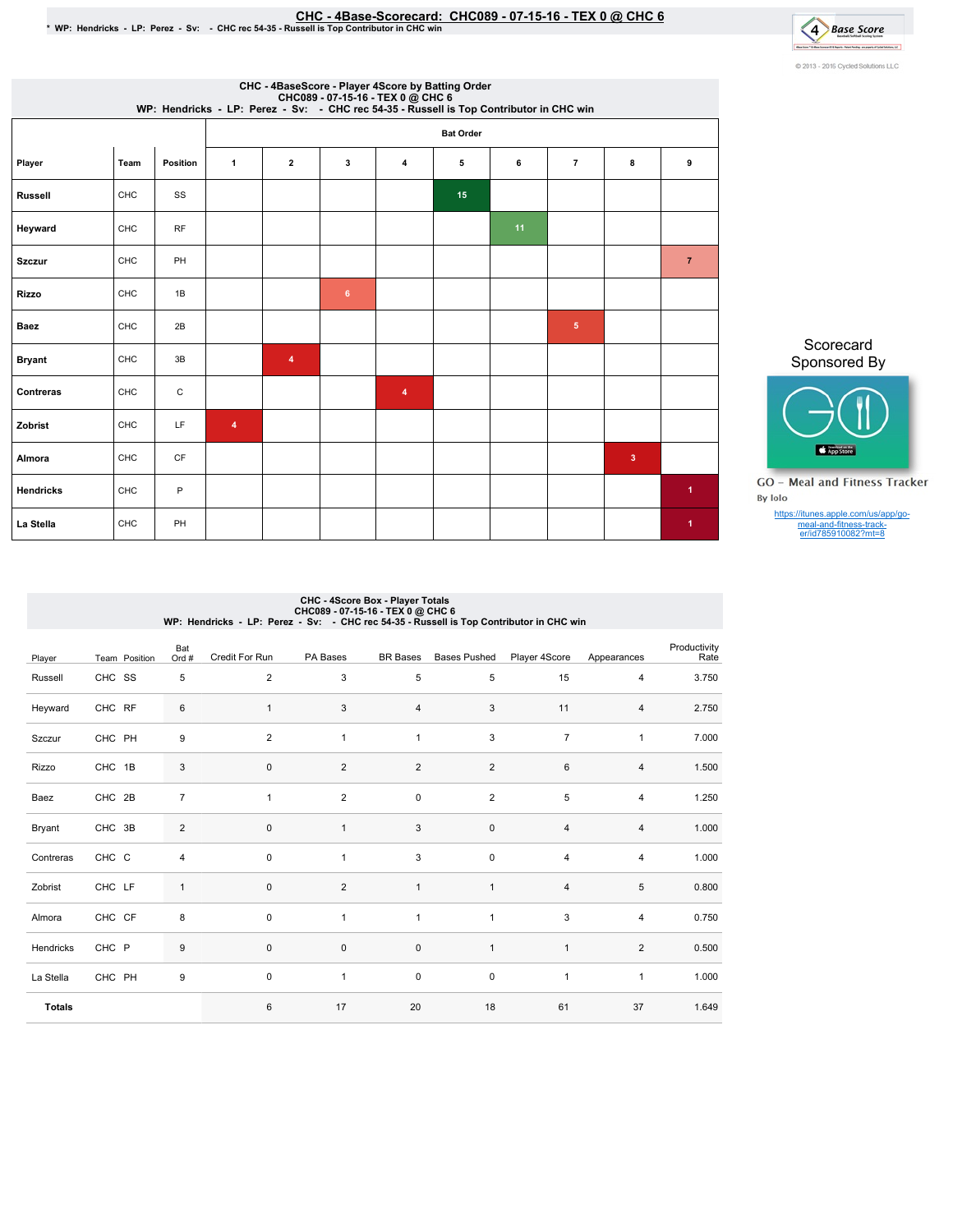#### Bat Order | Player | Inning | PlayText | LOBStatus Credit For Run PA Bases BR Bases Bases Pushed Player 4Score 1 Odor 01 7.Single +2ndPB Left on 3rd 03 4-6-FO + CS-2-4 05 8 08 K **Player Totals** 2 Desmond 01 4-3 ProdOut 03 | Walk Left on 1st 06 6-3 08 5 **Player Totals** 3 Mazara 01 K 03 8 06 8 08 9.Single +2ndWP Left on 2nd **Player Totals** 4 Beltre 01 | Walk Left on 1st 04 6-3 06 | 8.Single | Left on 1st 08 5-3 **Player Totals** 5 Fielder 01 4-3 04 | HBP | Left on 1st 06 K 09 3-4-1 **Player Totals** 6 Rua 02 3-1 04 8 07 K 09 9 **Player Totals** 7 Andrus 02 6-3 04 1-3 07 4 09 8 **Player Totals** 8 Chirinos 02 K 05 3-1 07 K **Player Totals** 9 Perez 03 5.Single +FO'd-4-6 05 6-3 **Player Totals** Profar 08 | 7.Single +3rdWP | Left on 3rd **Player Totals Grand Total** 0 1 2 0 3 0  $1$  -1 -1 -1 -1 0 0 0 0 0 0 0 0 0 0 0 0 0 2 1 -1 2  $0 \qquad 0 \qquad 0 \qquad 1 \qquad 1$ 0 0 0 1 0 0 0 0 0 0 0 0 0 0 0 0 0 1 0 1 2 0 0 0 0 0 0 0 0 0 0 0 0 0 0 0 0 0 0 0 1 1 1  $1$  3  $\boxed{0}$  1 1 1 3 0 0 0 1 0 0 0 0 0 0 0 0 1 0 1 0 0 0 0 0 0 0 2 0 0 2 0 0 0 0 0 0 0 0 0 1 0 0 0 0 0 0 0 0 0 0 0 0  $\boxed{0}$  1  $\boxed{0}$   $\boxed{0}$  1 0 0 0 0 0 0 0 0 0 0 0 0 0 0 0 0 0 0 0 0 0 0 0 0  $\overline{0}$   $\overline{0}$   $\overline{0}$   $\overline{0}$   $\overline{0}$   $\overline{0}$   $\overline{0}$ 0 0 0 0 0 0 0 0 0 0 0 0 0 0 0 0 0 0 0 0 0 0 0 0  $\overline{0}$   $\overline{0}$   $\overline{0}$   $\overline{0}$   $\overline{0}$   $\overline{0}$   $\overline{0}$ 0 0 0 0 0 0 0 0 0 0 0 0 0 0 0 0 0 0  $\overline{0}$   $\overline{0}$   $\overline{0}$   $\overline{0}$   $\overline{0}$   $\overline{0}$   $\overline{0}$ 0 0 0 1 0 0 0 0 0 0  $\Omega$  1 0 0  $\Omega$  1 0 1 2 0 3  $\begin{array}{ccc} \boxed{0} & 1 & 2 & 0 & 3 \end{array}$  $\boxed{0}$   $\boxed{9}$   $\boxed{4}$   $\boxed{1}$   $\boxed{14}$ Detail by Bat Order/Player

#### <u>TEX - 4Base-Scorecard: CHC089 - 07-15-16 - TEX 0 @ CHC 6</u>

\* WP: Hendricks - LP: Perez - Sv: - CHC rec 54-35 - Russell is Top Contributor in CHC win